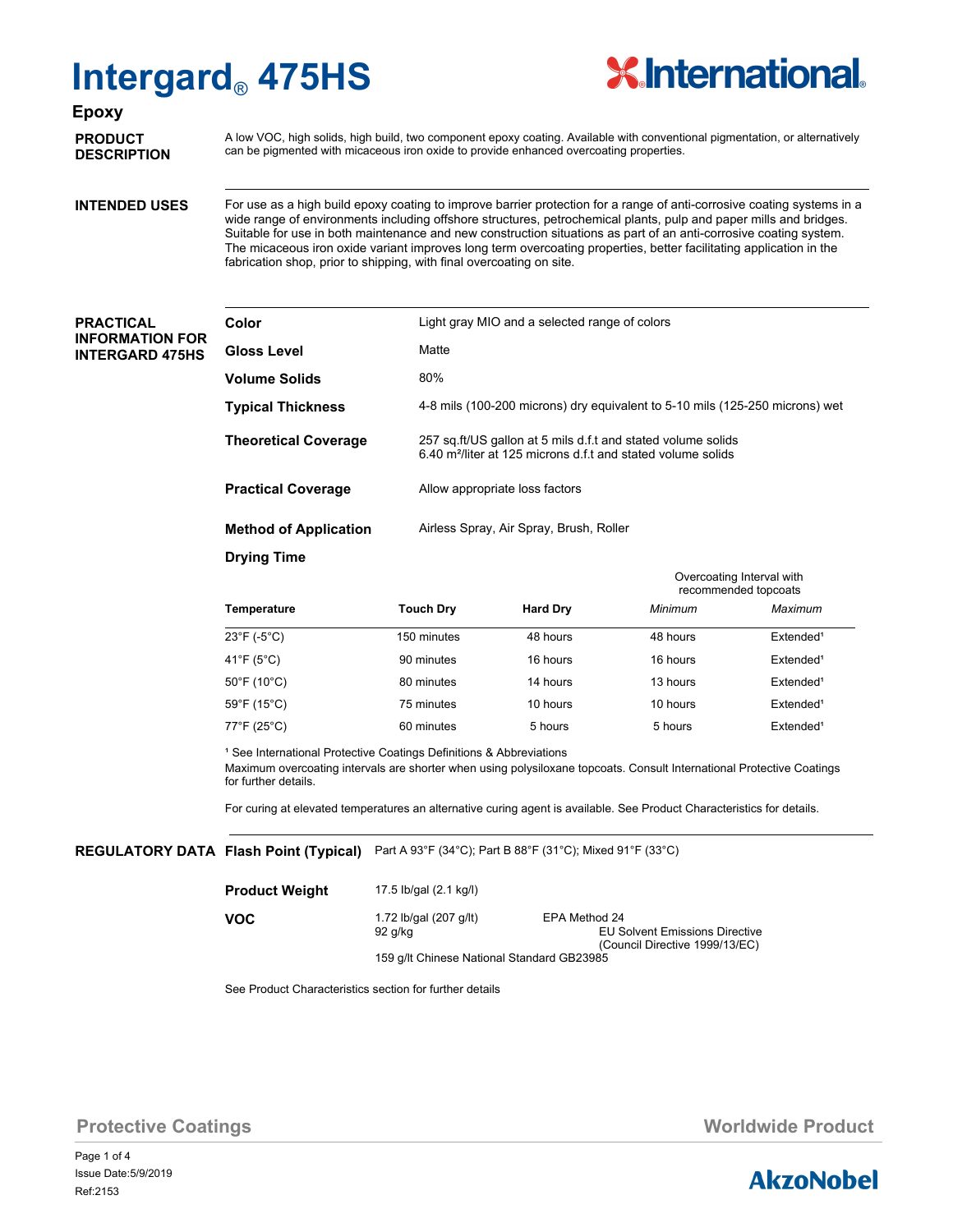

# **Epoxy**

### **SURFACE PREPARATION**

All surfaces to be coated should be clean, dry and free from contamination. Prior to paint application, all surfaces should be assessed and treated in accordance with ISO 8504:2000.

#### **Primed Surfaces**

Intergard 475HS should always be applied over a recommended anti-corrosive coating scheme. The primer surface should be dry and free from all contamination, and Intergard 475HS must be applied within the overcoating intervals specified (consult the relevant product data sheet).

Areas of breakdown, damage etc., should be prepared to the specified standard (e.g. SSPC-SP6 or Sa2½ (ISO 8501 -1:2007), Abrasive Blasting, or SSPC-SP11, Power Tool Cleaning) and patch primed prior to the application of Intergard 475HS.

#### **Zinc Primed Surfaces**

Ensure that the surface of the primer is clean, dry and free from contamination and zinc salts before application of Intergard 475HS. Ensure zinc primers are fully cured before overcoating.

| APPLICATION | <b>Mixing</b>                      | Material is supplied in two containers as a unit. Always mix a complete unit in the<br>proportions supplied. Once the unit has been mixed, it must be used within the working<br>pot life specified.<br>(1)<br>Agitate Base (Part A) with a power agitator.<br>Combine entire contents of Curing Agent (Part B) with Base<br>(2)<br>(Part A) and mix thoroughly with power agitator.                                                                                                                                                                                                                     |                       |                                                                                                                                                                                                     |                                                                                                        |  |
|-------------|------------------------------------|----------------------------------------------------------------------------------------------------------------------------------------------------------------------------------------------------------------------------------------------------------------------------------------------------------------------------------------------------------------------------------------------------------------------------------------------------------------------------------------------------------------------------------------------------------------------------------------------------------|-----------------------|-----------------------------------------------------------------------------------------------------------------------------------------------------------------------------------------------------|--------------------------------------------------------------------------------------------------------|--|
|             | <b>Mix Ratio</b>                   | $3$ part(s) : 1 part(s) by volume                                                                                                                                                                                                                                                                                                                                                                                                                                                                                                                                                                        |                       |                                                                                                                                                                                                     |                                                                                                        |  |
|             | <b>Working Pot Life</b>            | $23^{\circ}F (-5^{\circ}C)$<br>3 hours                                                                                                                                                                                                                                                                                                                                                                                                                                                                                                                                                                   | 41°F ( $5^{\circ}$ C) | $59^{\circ}$ F (15 $^{\circ}$ C)<br>2.5 hours                                                                                                                                                       | $77^{\circ}$ F (25 $^{\circ}$ C)                                                                       |  |
|             |                                    |                                                                                                                                                                                                                                                                                                                                                                                                                                                                                                                                                                                                          | 3 hours               |                                                                                                                                                                                                     | 2 hours                                                                                                |  |
|             | <b>Airless Spray</b>               | Recommended                                                                                                                                                                                                                                                                                                                                                                                                                                                                                                                                                                                              |                       | $(190 \text{ kg/cm}^2)$                                                                                                                                                                             | Tip Range 21-25 thou (0.53-0.63 mm)<br>Total output fluid pressure at spray tip not less than 2702 psi |  |
|             | <b>Air Spray</b><br>(Pressure Pot) | Recommended                                                                                                                                                                                                                                                                                                                                                                                                                                                                                                                                                                                              |                       | Gun<br>Air Cap<br>Fluid Tip                                                                                                                                                                         | DeVilbiss MBC or JGA<br>704 or 765<br>Ε                                                                |  |
|             | <b>Brush</b>                       | Suitable                                                                                                                                                                                                                                                                                                                                                                                                                                                                                                                                                                                                 |                       |                                                                                                                                                                                                     | Typically 3.0 mils (75 microns) can be achieved                                                        |  |
|             | <b>Roller</b>                      | Suitable                                                                                                                                                                                                                                                                                                                                                                                                                                                                                                                                                                                                 |                       |                                                                                                                                                                                                     | Typically 3.0 mils (75 microns) can be achieved                                                        |  |
|             | <b>Thinner</b>                     | International GTA007                                                                                                                                                                                                                                                                                                                                                                                                                                                                                                                                                                                     |                       | Thinning is not normally required. Consult the local<br>representative for advice during application in extreme<br>conditions. Do not thin more than allowed by local<br>environmental legislation. |                                                                                                        |  |
|             | <b>Cleaner</b>                     |                                                                                                                                                                                                                                                                                                                                                                                                                                                                                                                                                                                                          |                       | International GTA822 (or International GTA415)                                                                                                                                                      |                                                                                                        |  |
|             | <b>Work Stoppages</b>              | Do not allow material to remain in hoses, gun or spray equipment. Thoroughly flush all<br>equipment with International GTA822. Once units of paint have been mixed they should<br>not be resealed and it is advised that after prolonged stoppages work recommences with<br>freshly mixed units.<br>Clean all equipment immediately after use with International GTA822. It is good working<br>practice to periodically flush out spray equipment during the course of the working day.<br>Frequency of cleaning will depend upon amount sprayed, temperature and elapsed time,<br>including any delays. |                       |                                                                                                                                                                                                     |                                                                                                        |  |
|             | <b>Clean Up</b>                    |                                                                                                                                                                                                                                                                                                                                                                                                                                                                                                                                                                                                          |                       |                                                                                                                                                                                                     |                                                                                                        |  |
|             |                                    | All surplus materials and empty containers should be disposed of in accordance with<br>appropriate regional regulations/legislation                                                                                                                                                                                                                                                                                                                                                                                                                                                                      |                       |                                                                                                                                                                                                     |                                                                                                        |  |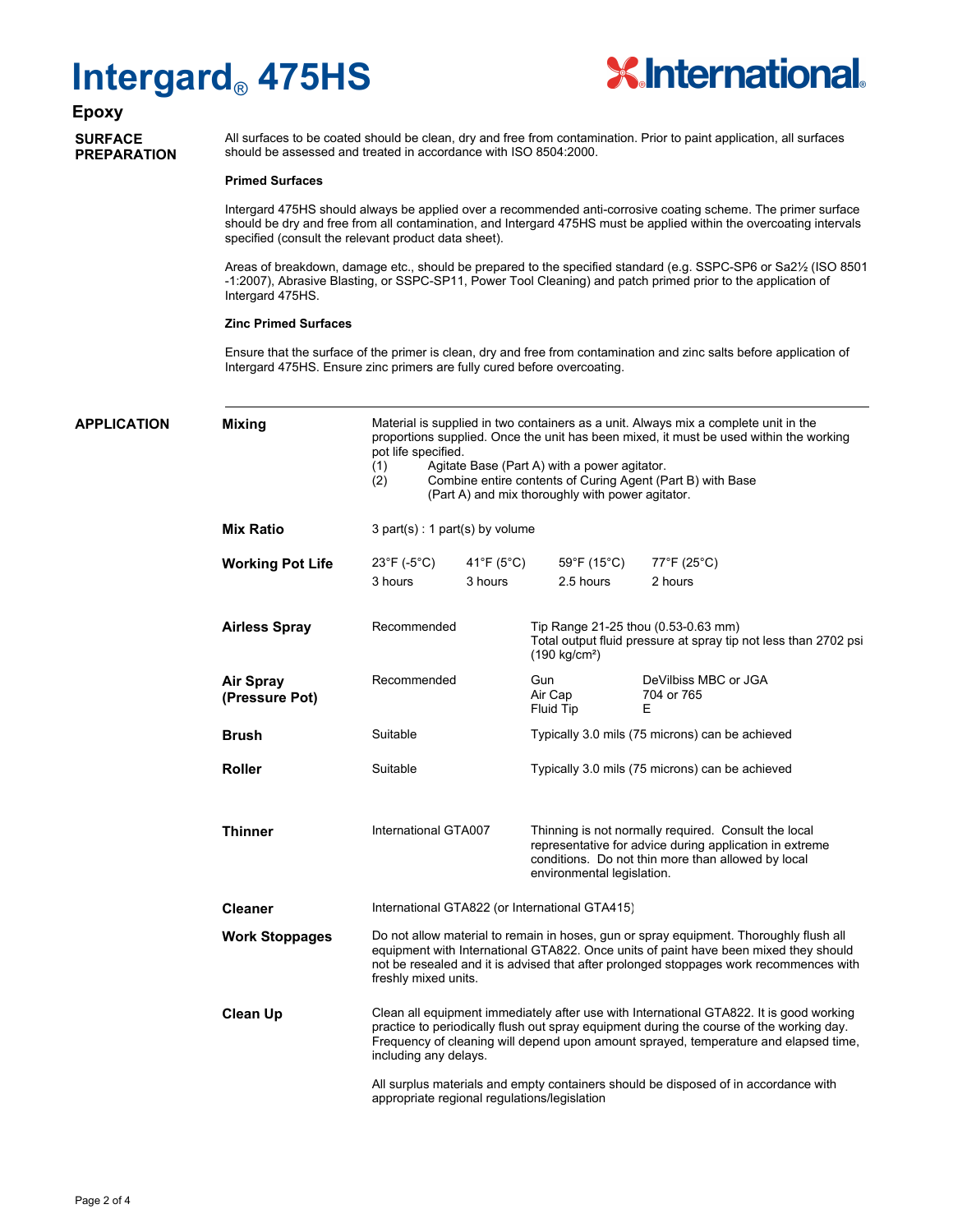

# **Epoxy**

# **PRODUCT CHARACTERISTICS**

Intergard 475HS is primarily designed for use as a high build barrier coat to impart barrier protection to a coating system. It is recommended that it should be overcoated with a durable finish from the Interfine or Interthane range when appearance is important.

Maximum film build in one coat is best attained by airless spray. When applying by methods other than airless spray, the required film build is unlikely to be achieved. Application by air spray may require a multiple cross spray pattern to attain maximum film build. Lower or high temperatures may require specific application techniques to achieve maximum film build.

When applying Intergard 475HS by brush or roller, it may be necessary to apply multiple coats to achieve the total specified system dry film thickness.

Surface temperature must always be a minimum of 5°F (3°C) above dew point. When applying Intergard 475HS in confined spaces, ensure adequate ventilation. Exposure to unacceptably low temperatures and/or high humidities during, or immediately after, application may result in incomplete cure and surface contamination that could jeopardize subsequent intercoat adhesion.

#### **Elevated Temperature Curing**

An alternative curing agent is available for applications at temperatures greater than 77°F (25°C).

|                             |                          |                    | Overcoating Interval with<br>recommended topcoats |                          |  |
|-----------------------------|--------------------------|--------------------|---------------------------------------------------|--------------------------|--|
| Temperature                 | Touch Dry                | Hard Dry           | Minimum                                           | Maximum                  |  |
| 77°F (25°C)<br>104°F (40°C) | 90 minutes<br>60 minutes | 6 hours<br>2 hours | 6 hours<br>2 hours                                | Extended *<br>Extended * |  |

\* See International Protective Coatings Definitions and Abbreviations

Interchanging standard and elevated temperature curing agents during application to a specific structure will give rise to an observable color change due to the difference in the yellowing/discoloration process common to all epoxies on exposure to UV light. In common with all epoxies, Intergard 475HS will chalk and discolor on exterior exposure. However, these phenomena are not detrimental to anti-corrosive performance.

Intergard 475HS is not designed for continuous water immersion.

The micaceous iron oxide variant of this product is frequently used as a "travel coat" prior to final overcoating on site. To ensure best extended overcoating properties, ensure overapplication does not occur and that the surface is fully cleaned of any contamination which may be present in the surface texture due to the coarse nature of the micaceous iron oxide pigmentation.

When applying Intergard 475HS at temperatures less than 59°F (15°C) or wet film thicknesses of 6 mils (150 microns) or less, addition of around 5% International GTA007 thinners will improve film appearance, sprayability and aid film thickness control.

Note: VOC values are typical and are provided for guidance purpose only. These may be subject to variation depending on factors such as differences in color and normal manufacturing tolerances.

Low molecular weight reactive additives, which will form part of the film during normal ambient cure conditions, will also affect VOC values determined using EPA Method 24.

#### **SYSTEMS COMPATIBILITY**

Intergard 475HS is designed for use over correctly primed steel. Suitable primers are:

Intercure 200 Interzinc 22 (mist coat or tie coat recommended)\* Intergard 251 Interzinc 315 Intergard 269 Interzinc 52 Interzinc 2280(mist coat or tie coat recommended)\*

Suitable topcoats are:

Intergard 740 Interfine 629HS Interthane 990 Intergard 475HS

For alternative primers and finishes, consult International Protective Coatings.

\* See relevant product data sheet for details.